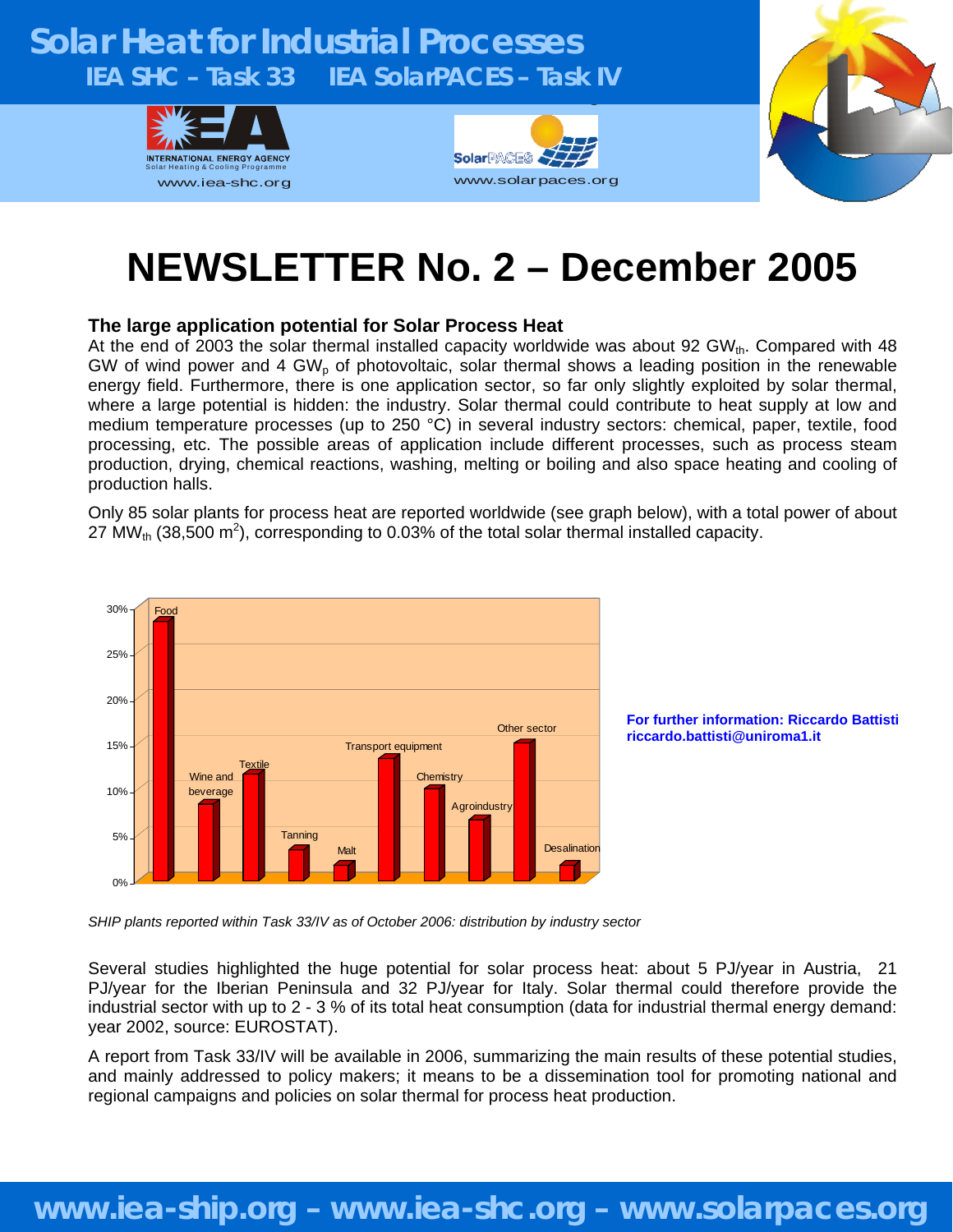#### **Focus on medium temperature solar collectors**

New collectors which are appropriate for process heat applications in the temperature range of 80 to 250 °C are investigated in co-operation with the industry in the framework of the IEA Task 33/IV.

Which type of collectors are being developed? A report is available (www.iea-ship.org/3\_1.html) which gives an overview and some background information on the present state of the development of the process heat collectors.

The report contains information on the following concepts:

- double glazed flat plate collectors with anti-reflection coated glazings (2 examples)
- stationary CPC collectors (3 examples: AoSol, Solarfocus CPC, MaReCo)
- concentrating parabolic trough collectors and linear concentrating fresnel collector (8 examples: Parasol, Solitem PTV 1800, PTC 1000, Fasol, PTC Mexico, Fix-Focus, Fresnel, CHAPS).



*Report on Medium Temperature Collectors; available for download at www.iea-ship.org/3\_1.html* 

**For further information: Matthias Rommel – Fraunhofer ISE matthias.rommel@ise.fraunhofer.de**

The collector development work is supported by activities which aim at appropriate testing procedures for process heat collectors. Test facilities are set up to test collectors at operating temperatures up to 250 °C. The parameters determined in the tests must be reliable and adequate for an exact modelling of the technically very different - collector concepts. The goal is to compare the different collector technologies and concepts to each other with respect to thermal and economic performance as well as reliability and life service times.

In the collector development activities, investigations on materials suitable for medium temperature collectors play also an important role.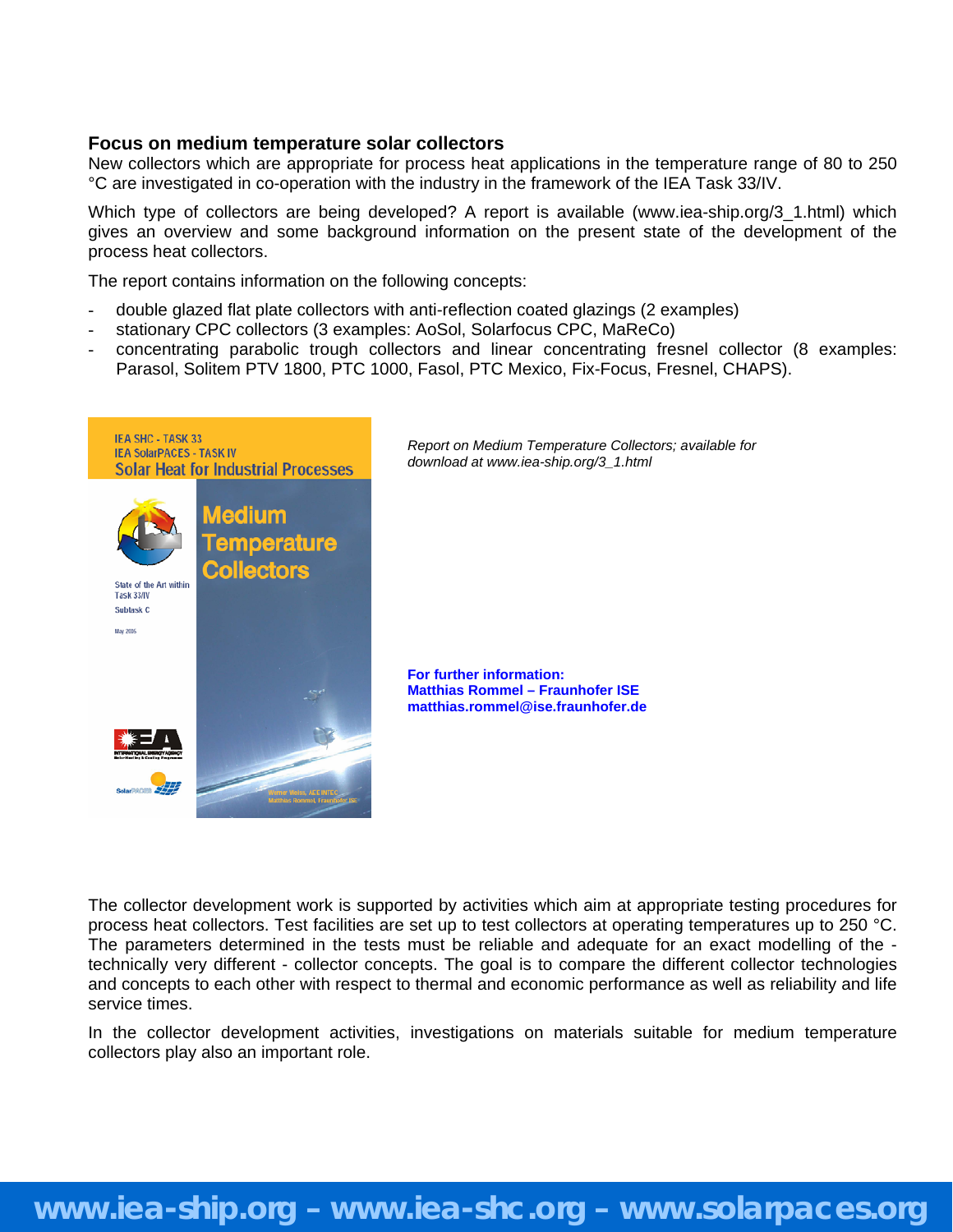#### **Feasibility study for a "solar dairy" in Austria**

Within the scope of the IEA Task 33/IV, the possibilities for heat recovery and use of solar thermal energy in an Austrian dairy have been examined. In this company 25,000 l/h of milk are processed to produce 15,000 t/a of different kinds of cheese.

The first step of the investigation was the optimisation of the heat use. With the structural approach of the "Pinch analysis", a heat recovery system for this industrial process has been calculated. The results of this calculation show the optimised situation of energy demand by implementing heat exchangers and the additional minimal heating and cooling demand for the production.

In the next step, a detailed analysis of the possibility to use a solar thermal plant was considered. To simulate the solar plant, the average weather data from the last 10 years at the location of the factory were used. The first output is the annual energy yield ("solar gains") from the solar plant, as shown in the table below, where two different scenarios are presented From this value, the amount of natural gas savings can be calculated.

Combining energy efficiency and solar application, a total energy saving of 80% could be reached. The annual economic savings lead to reasonable investment payback times.

| Collector area                                 | $1.000 \; \mathrm{m}^2$ | $1.500 \; \mathrm{m}^2$ |
|------------------------------------------------|-------------------------|-------------------------|
| Solar gains [MWh/a]                            | 553                     | 710                     |
| Gas savings ( $\eta$ =65%) [m <sup>3</sup> /a] | 85.000                  | 109.000                 |
| Reduced $CO2$ – emissions [t/a]                | 170                     | 218                     |